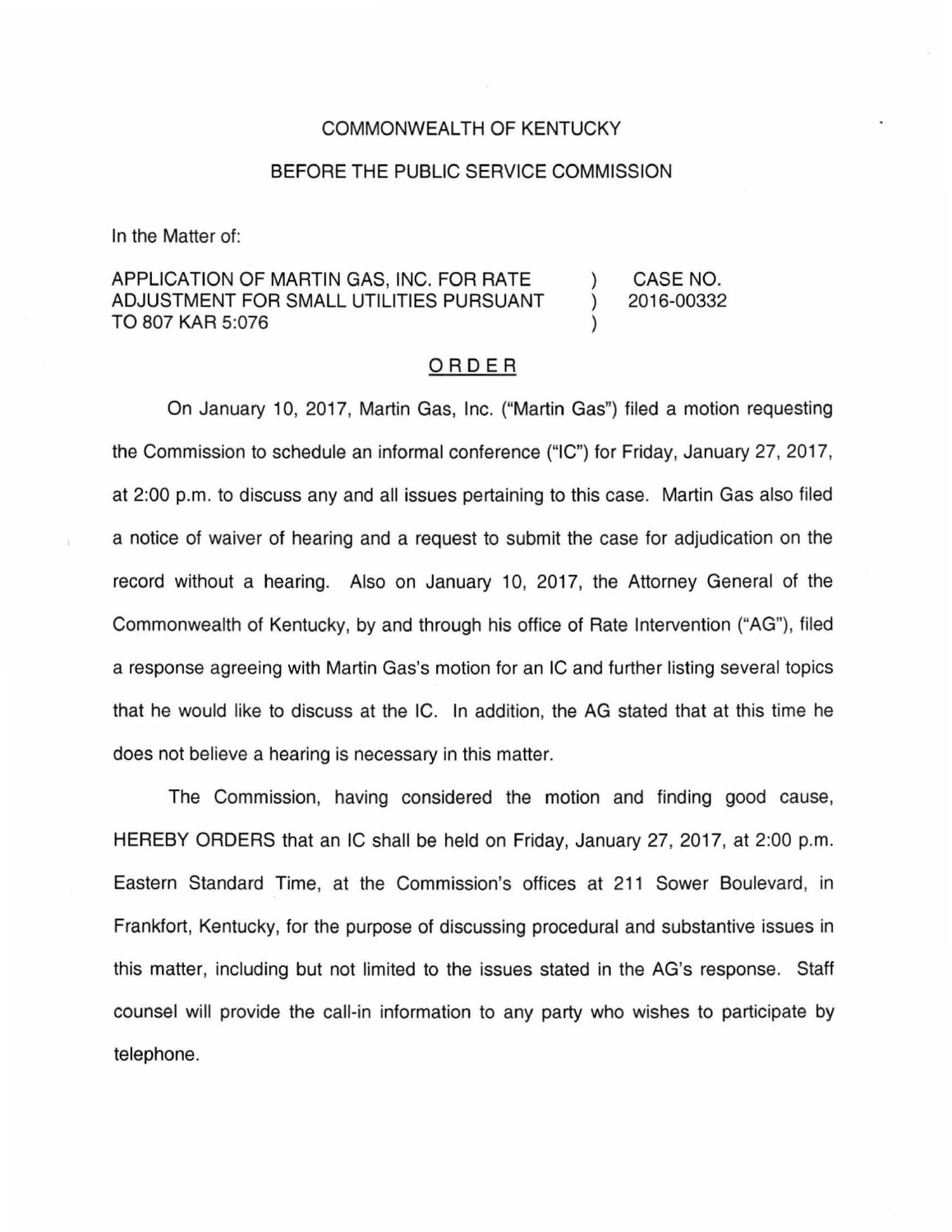By the Commission



ATTEST: Mathews aline

**Executive Director**